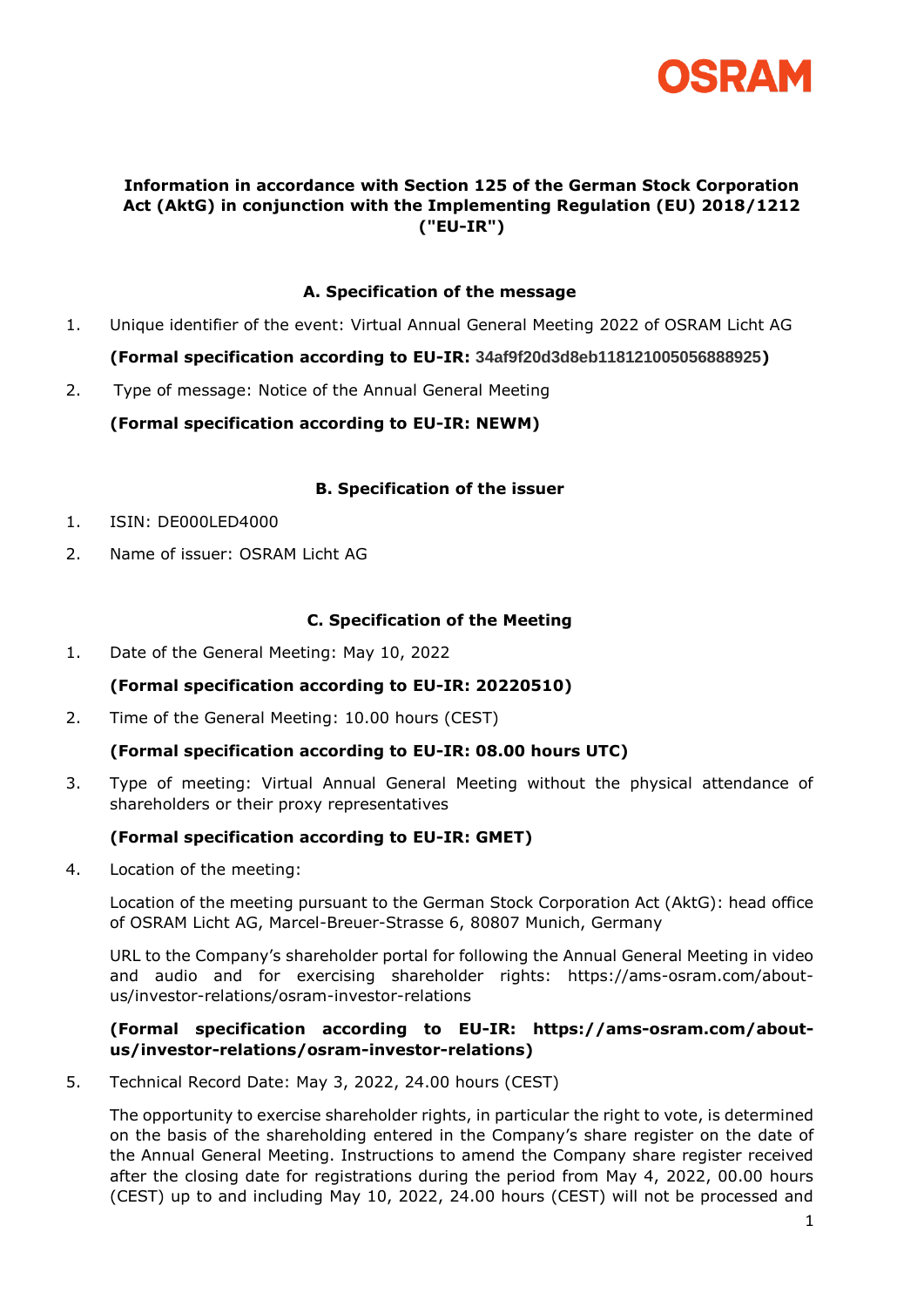

implemented until after the Annual General Meeting on May 10, 2022, 24.00 hours (CEST) (known as 'registration stop'). The technical record date is therefore May 3, 2022, 24.00 hours (CEST).

## **(Formal specification according to EU-IR: 20220503)**

6. Website for the General Meeting/URL: https://ams-osram.com/about-us/investorrelations/osram-investor-relations

## **D. Participation in the general meeting**

#### **1. Method of participation by shareholder**

Exercising the right to vote through absentee voting

Exercising the right to vote by granting authority and issuing instructions to the proxies nominated by the Company

Following of the Annual General Meeting via the video and audio broadcast

#### **(Formal specification according to EU-IR: EV, PX)**

#### **2. Issuer deadline for the notification of participation**

Registration for general meeting until: May 3, 2022, 24.00 hours (CEST) (time of receipt is decisive)

The exercise of voting rights via absentee voting, the exercise of voting rights by granting authority and issuing instructions to the proxies nominated by the Company as well as the following of the entire Annual General Meeting via the video and audio broadcast require proper registration. The relevant deadlines for the exercise of the shareholders' rights are shown in D.3.

#### **(Formal specification according to EU-IR: 20220503; 22.00 hours UTC)**

#### **3. Issuer deadline for voting**

Exercise of voting rights via absentee voting / exercise of voting rights by granting authority and issuing instructions to the proxies nominated by the Company / granting of power of attorney to a third party,

- in writing or in text form by postal mail, telefax or email: May 9, 2022, 24.00 hours (CEST) (time of receipt is decisive),
- electronically via the shareholder portal (https://ams-osram.com/aboutus/investor-relations/osram-investor-relations): after May 9, 2022, 24.00 hours (CEST) until the time voting begins on the day of the virtual Annual General Meeting.

Following of the virtual Annual General Meeting via the video and audio broadcast is possible on May 10, 2022, starting at 10.00 hours (CEST) until the end of the Annual General Meeting.

### **(Formal specification according to EU-IR: 20220509; 22.00 hours UTC)**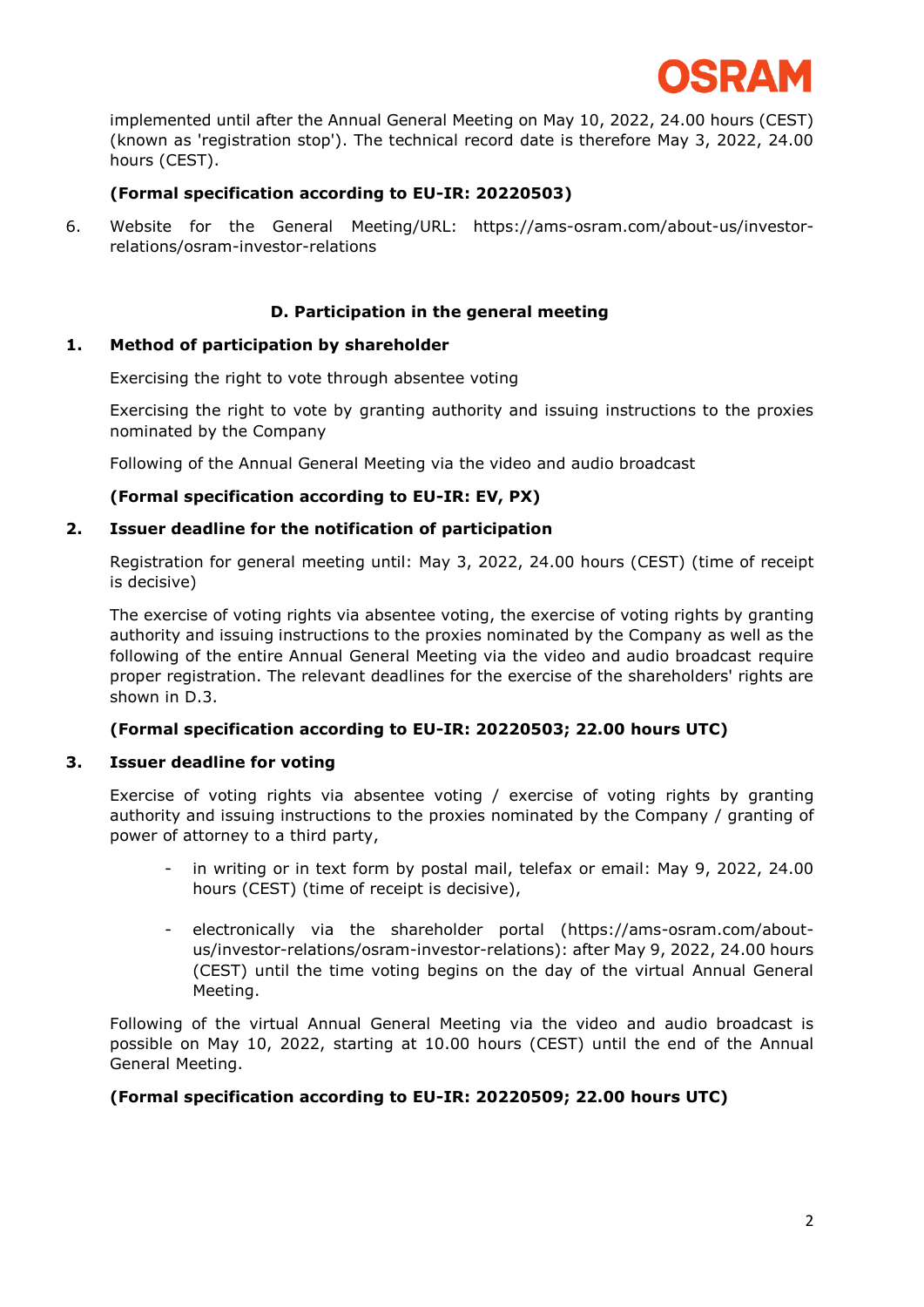

## **E. Agenda**

### **Agenda - Item 1**

- 1. Unique identifier of the agenda item: 1
- 2. Title of the agenda item: Presentation of the adopted annual financial statements for OSRAM Licht AG as of September 30, 2021 and the management report for fiscal year 2020/2021, and the adopted annual financial statements for OSRAM Licht AG as of December 31, 2021, the management report for the short fiscal year 2021, as well as the Supervisory Board reports for fiscal year 2020/2021 and short fiscal year 2021
- 3. Uniform Resource Locator (URL) of the materials: https://ams-osram.com/aboutus/investor-relations/osram-investor-relations
- 4. Vote: None
- 5. Alternative voting options: -

### **Agenda - Item 2**

- 1. Unique identifier of the agenda item: 2
- 2. Title of the agenda item: Resolution on the approval of the actions of the members of the Managing Board for fiscal year 2020/2021
- 3. Uniform Resource Locator (URL) of the materials: https://ams-osram.com/aboutus/investor-relations/osram-investor-relations
- 4. Vote: Binding vote

#### **(Formal specification according to EU-IR: BV)**

5. Alternative voting options: Vote in favour, Vote against, Abstention

**(Formal specification according to EU-IR: VF; VB; AB)**

## **Agenda - Item 3**

- 1. Unique identifier of the agenda item: 3
- 2. Title of the agenda item: Resolution on the approval of the actions of the members of the Supervisory Board for fiscal year 2020/2021
- 3. Uniform Resource Locator (URL) of the materials: https://ams-osram.com/aboutus/investor-relations/osram-investor-relations
- 4. Vote: Binding vote

#### **(Formal specification according to EU-IR: BV)**

5. Alternative voting options: Vote in favour, Vote against, Abstention

**(Formal specification according to EU-IR: VF; VB; AB)**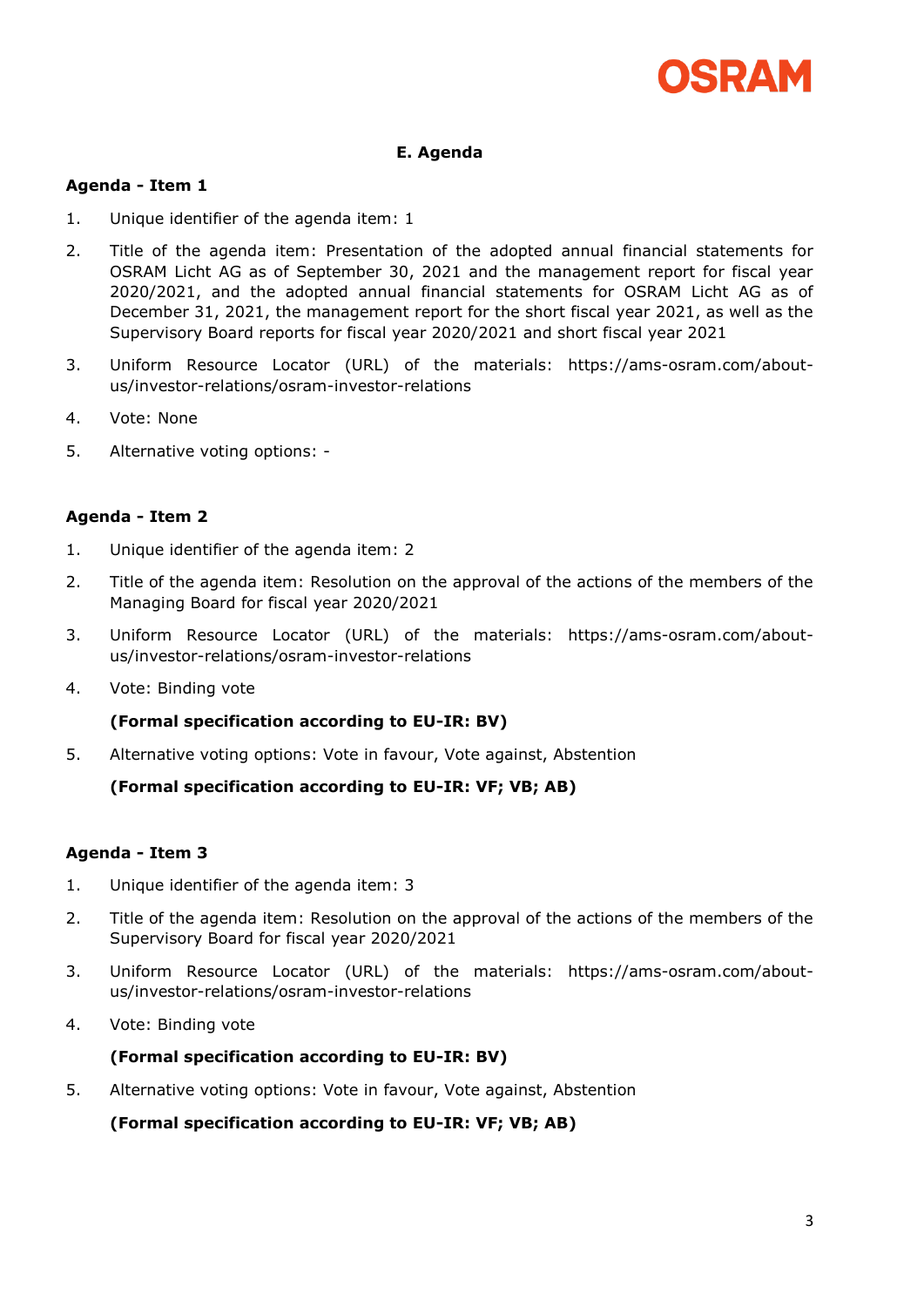

## **Agenda - Item 4**

- 1. Unique identifier of the agenda item: 4
- 2. Title of the agenda item: Resolution on the approval of the actions of the members of the Managing Board for short fiscal year 2021
- 3. Uniform Resource Locator (URL) of the materials: https://ams-osram.com/aboutus/investor-relations/osram-investor-relations
- 4. Vote: Binding vote

## **(Formal specification according to EU-IR: BV)**

5. Alternative voting options: Vote in favour, Vote against, Abstention

**(Formal specification according to EU-IR: VF; VB; AB)**

### **Agenda - Item 5**

- 1. Unique identifier of the agenda item: 5
- 2. Title of the agenda item: Resolution on the approval of the actions of the members of the Supervisory Board for short fiscal year 2021
- 3. Uniform Resource Locator (URL) of the materials: https://ams-osram.com/aboutus/investor-relations/osram-investor-relations
- 4. Vote: Binding vote

## **(Formal specification according to EU-IR: BV)**

5. Alternative voting options: Vote in favour, Vote against, Abstention

**(Formal specification according to EU-IR: VF; VB; AB)**

## **Agenda - Item 6**

- 1. Unique identifier of the agenda item: 6
- 2. Title of the agenda item: Resolution on the appointment of the auditor for fiscal year 2022
- 3. Uniform Resource Locator (URL) of the materials: https://ams-osram.com/aboutus/investor-relations/osram-investor-relations
- 4. Vote: Advisory vote

#### **(Formal specification according to EU-IR: AV)**

5. Alternative voting options: Vote in favour, Vote against, Abstention

**(Formal specification according to EU-IR: VF; VB; AB)**

#### **Agenda - Item 7**

- 1. Unique identifier of the agenda item: 7
- 2. Title of the agenda item: Supervisory Board elections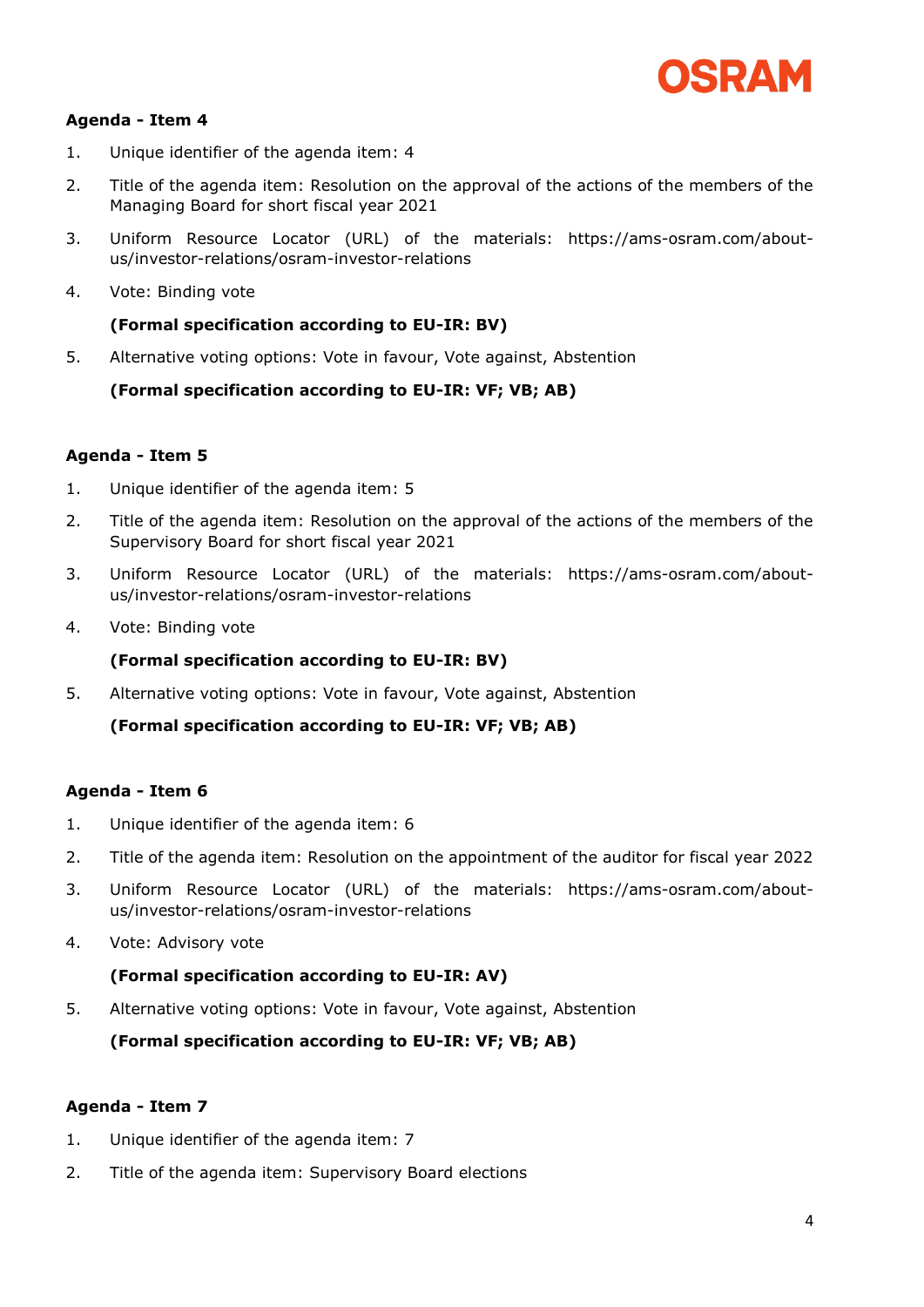

- 3. Uniform Resource Locator (URL) of the materials: https://ams-osram.com/aboutus/investor-relations/osram-investor-relations
- 4. Vote: Binding vote

## **(Formal specification according to EU-IR: BV)**

5. Alternative voting options: Vote in favour, Vote against, Abstention

**(Formal specification according to EU-IR: VF; VB; AB)**

## **Agenda - Item 8**

- 1. Unique identifier of the agenda item: 8
- 2. Title of the agenda item: Resolution on amending the Articles of Association with the addition of a new section 14 (7) (participation of Supervisory Board members in the Annual General Meeting)
- 3. Uniform Resource Locator (URL) of the materials: https://ams-osram.com/aboutus/investor-relations/osram-investor-relations
- 4. Vote: Binding vote

## **(Formal specification according to EU-IR: BV)**

5. Alternative voting options: Vote in favour, Vote against, Abstention

**(Formal specification according to EU-IR: VF; VB; AB)**

## **F. Specification of the deadlines regarding the exercise of other shareholders rights**

## **Shareholder Right – Requests for additions to the agenda pursuant to section 122 (2) AktG**

- 1. Object of deadline: Submission of requests for additions to the agenda
- 2. Applicable issuer deadline: April 15, 2022, 24.00 hours (CEST) (time of receipt is decisive)

**(Formal specification according to EU-IR: 20220415; 22.00 hours UTC)**

## **Shareholder Right – Countermotions in accordance with section 126 (1) AktG**

- 1. Object of deadline: Submission of countermotions in response to resolutions proposed on the agenda items
- 2. Applicable issuer deadline: April 25, 2022, 24.00 hours (CEST) (time of receipt is decisive)

**(Formal specification according to EU-IR: 20220425; 22.00 hours UTC)**

#### **Shareholder Right –Proposals for election in accordance with section 127 AktG**

1. Object of deadline: Submission of proposals for election in respect of elections of candidates to the Supervsiory Board and the appointment of the independent auditors